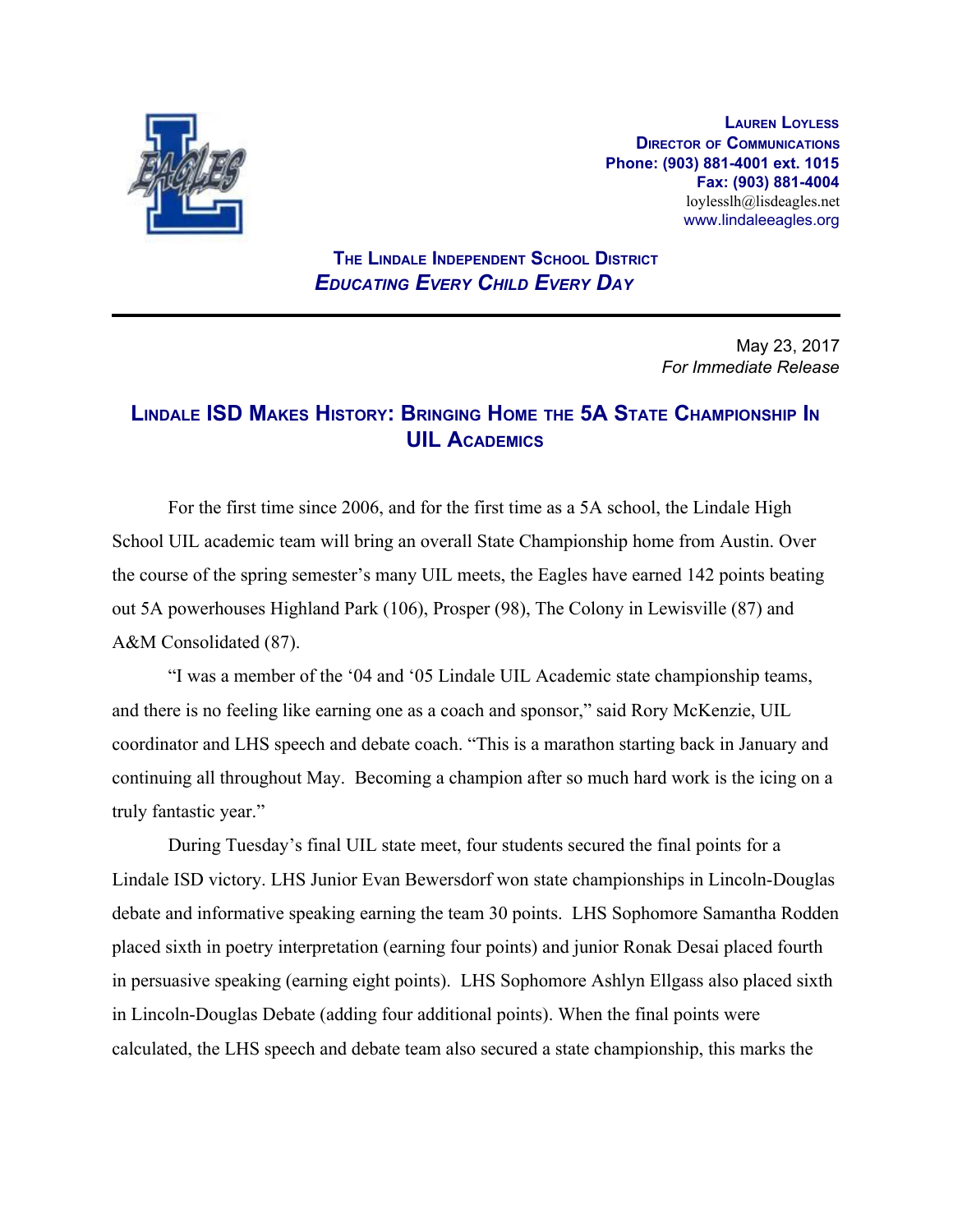Eagles' third consecutive year to win the honor at state. In total, the speech team alone earned 117 points.

"I am so proud of our high school UIL Academic team," said Lindale ISD Superintendent Stan Surratt. "Lindale high school is one of the smaller schools in the 5A division, and to win the overall UIL Academic State Championship is truly special. The 5A division schools include high schools such as Highland Park, Frisco, McKinney, Austin High, San Antonio Alamo Heights, Denton, Richardson and many more well known schools. This state championship further justifies that Lindale has the brightest students and the best educators."

"At every turn, these students have surprised me," said JP Fugler, LHS speech and debate coach. "Our year could not have gone better. This group didn't just add to our legacy, but created one of their own. This hasn't simply been a strong season for us, it's an unforgettable journey."

That journey started in early January with the Congressional Debate state meet. Bewersdorf emerged with a state championship (earning 15 points) while LHS junior Anthony Wyatt was awarded a bronze medal (earning 10 points). Furthermore, over spring break with the Cross-Examination Debate state meet, for the second year in a row, Lindale closed out the final round earning 36 points. Senior Jonas Thrasher-Evers (a three-time state champion) and his team partner Desai, also a Congressional Debate finalist, took the gold medal while LHS juniors Robert McWhorter and Anthony Wyatt claimed the silver.

"I am incredibly honored and humbled to win three gold medals at state," Bewersdorf said. "The success comes from our coaches and a plethora of people who support us tirelessly. They work countless hours to ensure we strive not for perfection, but excellence."

After spring break, the remainder of the academic contests begin competing at the district and then regional level. In April, four students competed in Austin. LHS Seniors Skylore Evans and Kelsi Jones took first and third respectively in computer applications (earning 25 points). Juniors Tyler Russell (computer science) and Adrienne Parks (headline writing) also competed.

"Mr. Surratt set a goal at the beginning of the school year for our academic team to win a state championship," said Amanda English, computer applications and science coach. "It is exciting to see that goal achieved. I am so proud of our students and the hard work they put in to win this championship."